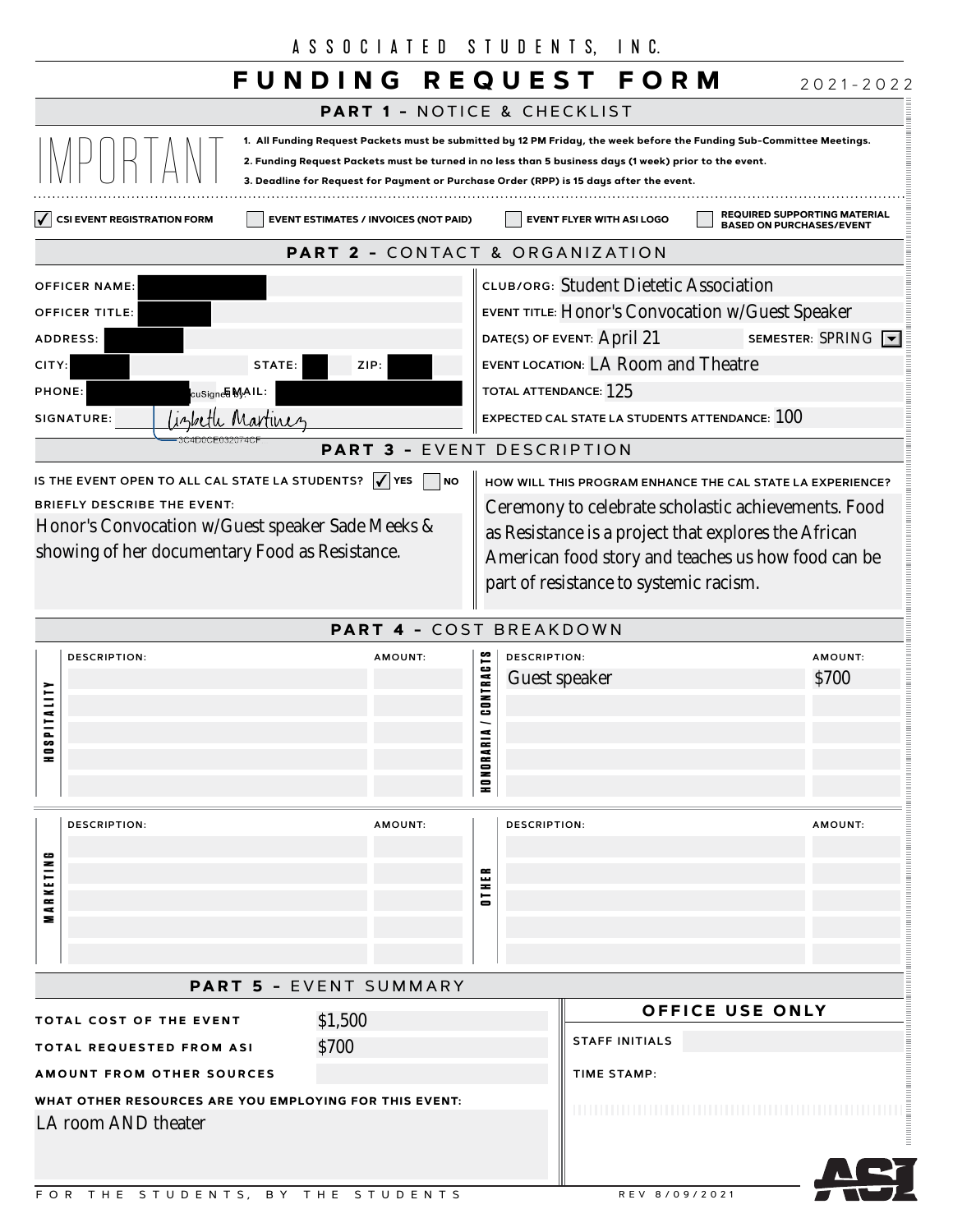

### Event Registration Honor's Convocation



Basic Information<br>Student organizations must complete and submit this form at least 10 business days prior to the event/meeting date. Reservations for on-campus events/meetings will not be confirmed unless this form has been completed.

### Please select the type of organization who will be hosting this event.

Student Organization

#### Host Organization Name

What Organization/Department is hosting the event? Student Dietetic Association

#### **Event Name**

Honor's Convocation

#### **Estimated Attendance**

Please describe the estimated attendance of participants for this event. 35

#### About the event

Please describe what this event is about and include all intended activities that will take place.

Honor's Convocation for nutrition students and have a quest speaker who would like to speak and present a documentary about the power of food.

Time & Location

Events/meetings that repeat or occur on non-consecutive dates will need to be registered separately per each date, (e.g. if you plan on having a meeting on multiple days in the month). For more information on how to repeat registered events check out this Presence guide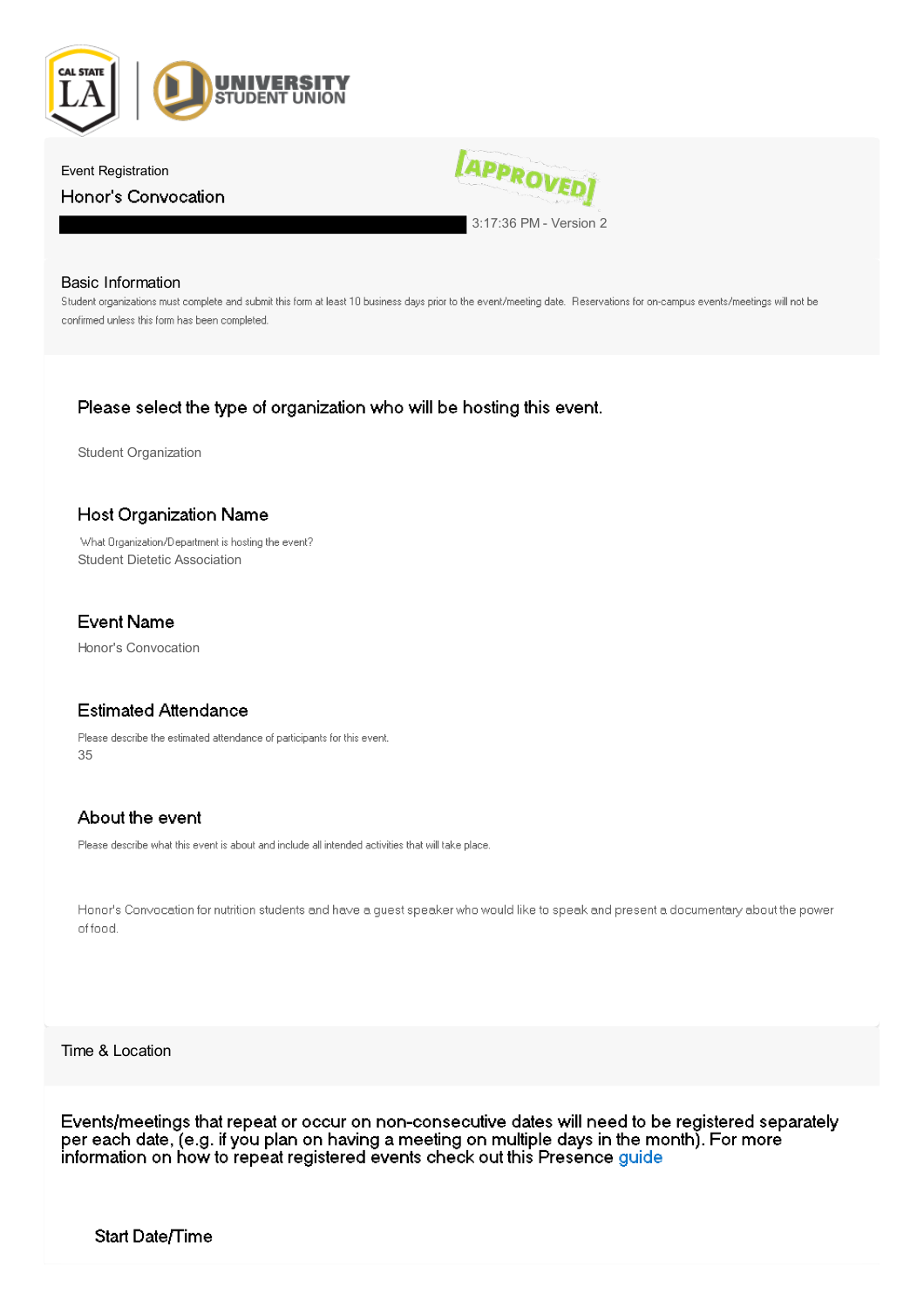### End Date/Time

04/21/2022 - 8:00 PM

#### What format will this event/meeting use?

Hybrid events and meetings are defined as a mixture of in-person events/meetings with a virtual component usually running simultaneously and with overlapping content and interactive elements. In-Person

#### Do participants need to RSVP?

No

#### On Campus Locations

Other (describe in address/location field)

#### Where will your in-person event/meeting take place?

On-Campus

#### Event/Meeting Virtual Link and/or In-Person Location

For virtual event/meetings, please enter the link where attendees can access the event/meeting.

For in-person on-campus events/meetings please add the room information where you'll be hosting.

For in-person off-campus events/meetings please add the full address of the venue.

For hybrid events/meetings please enter both the link and the in-person location. Los Angeles room

Student Organization Officer and Advisor Contact InformationOnly current organization officers can submit the Event Registration Form. Submitted forms will require Advisor approval prior to CSI approval.

#### **Contact Person**

Please provide the name of the officer submitting this form.

#### Officer Contact Phone Number

**Contact Email** Provide the officer's email address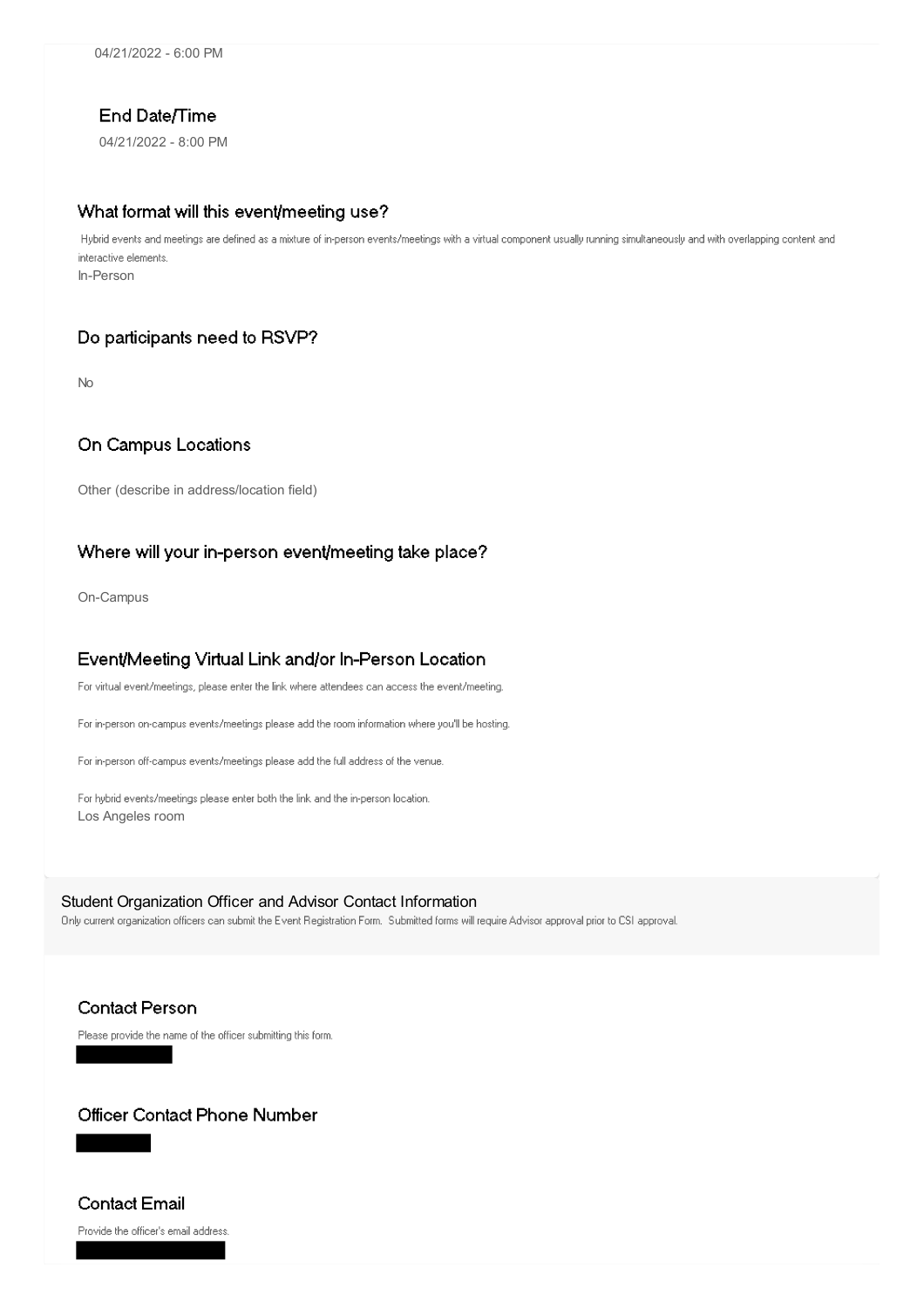### Organization Advisor Email

Provide the advisor's Cal State LA email address.

#### **Organization Advisor Name**

Please provide the name of the student organization advisor.

Marketing<br>No publicity may be distributed or posted online until this form has been submitted and approved. All publicity material must comply with University Administrative Procedures AP P003 and AP P007. For Fall 2020 only electronic or virtual forms of marketing will be approved for student organizations.

#### How do you plan on marketing this event?

Email

Social Media

#### Social Media Site

Instagram

#### Social Media Handle

calstatelasda

#### Marketing Media Upload\*

If you plan on marketing this event with media, please upload a copy for review. [335a46aa-9b1e-443e-bc52-4292b49ca335.png](https://calstatela.presence.io/media/field/335a46aa-9b1e-443e-bc52-4292b49ca335.png)

#### Who is invited to this event?

Student organization members

Cal State LA Community

#### Will off-campus media be notified about this event?

No

Tags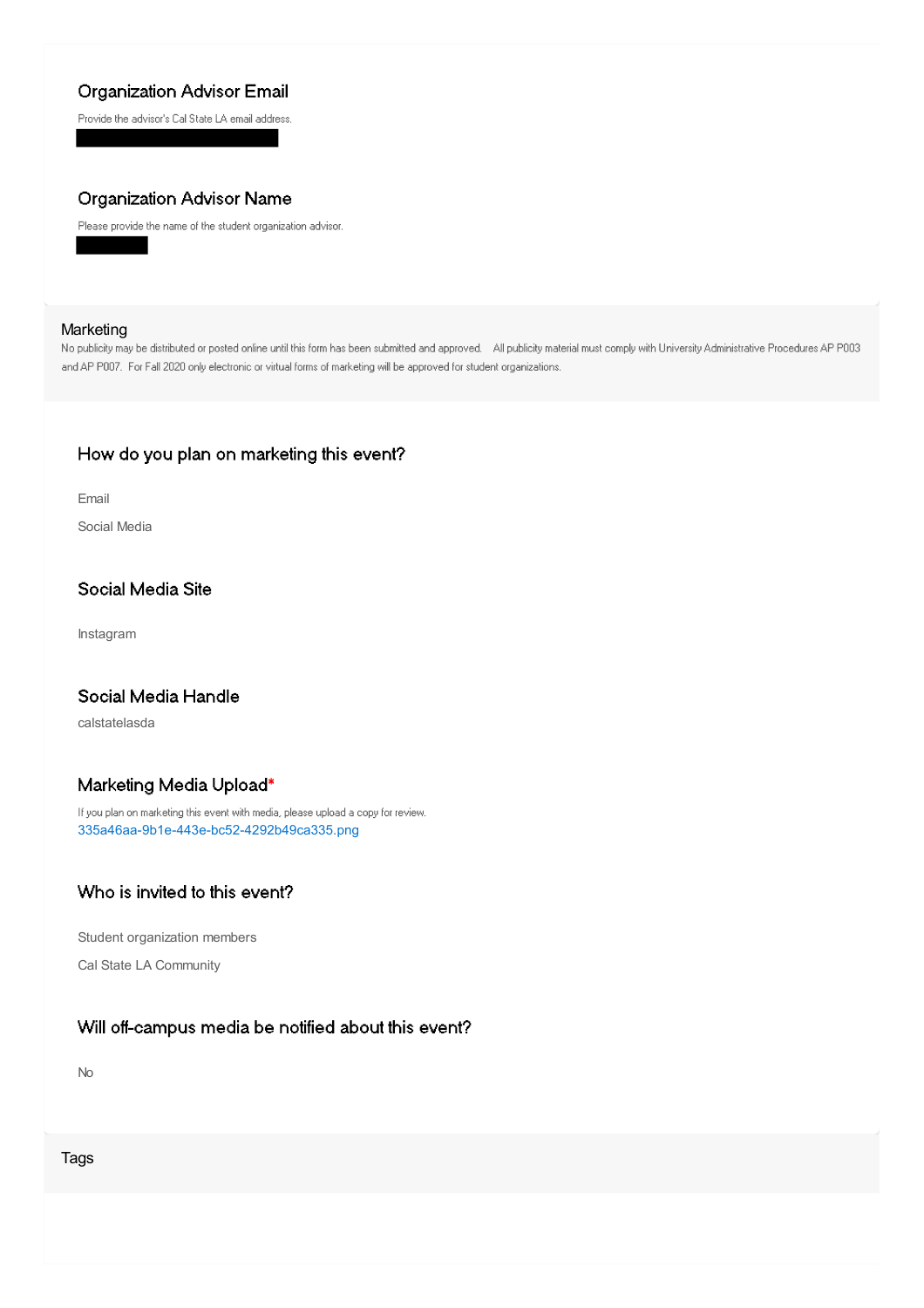LECTURE/SPEAKER

#### Cover Image

Please select an image that corresponds to your event.

## G.R.I.T.S. Inc. Presents

# **FOOD AS RESISTANCE COLLEGE TOUR**

Event Details

#### **Event Category**

Please select any of the categories above that best describes your event. Note, for Fall 2021 organization meetings and tabling must also be registered. **Other**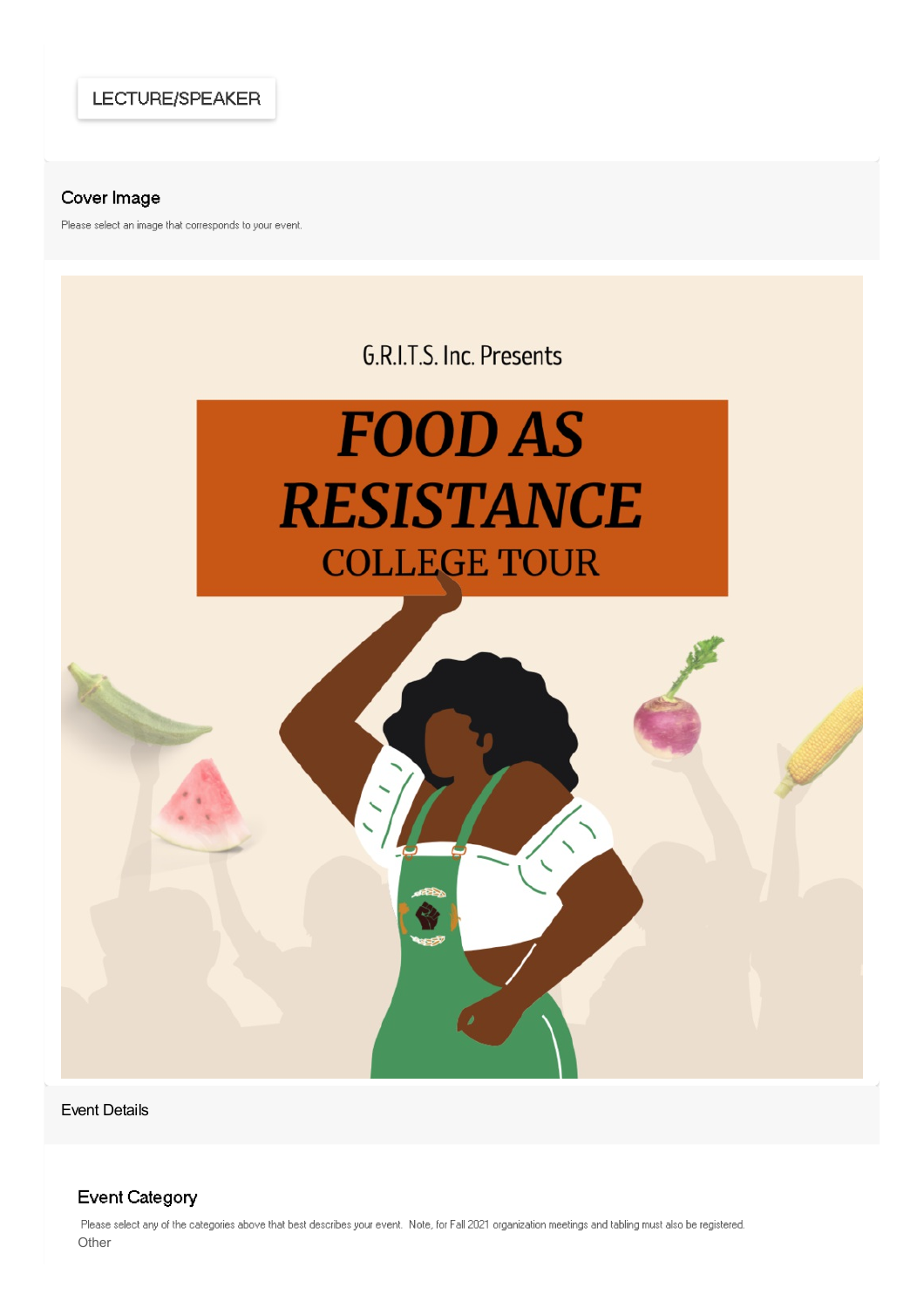#### **Planned Activities**

Will your event have any of the following activities? The University's General Release will be required for certain activities. Not Applicable

#### Will the event have security?

No

#### Will the event have an admission charge, registration fee, or raise any proceeds to benefit the organization

No

#### Will you be requesting funding from Associated Students, Incorporated?

For more information on Club and Organization Funding please visit: https://asicalstatela.org/services/clubs-and-organizations-funding Yes

For more information on Club and Organization Funding please visit: <https://asicalstatela.org/services/clubs-and-organizations-funding>. For any other questions contact the Vice President for Finance by calling 323-343-4778.

#### For this event, will your organization be seeking tax deductible private external fund raising support?

Are you seeking sponsorship from private individuals or external companies/organizations off campus that may require additional tax documentation? (Individual donations that do not require tax documentation do not count.) No

#### Will a movie be shown at this event?

Student organizations must purchase the viewing rights or obtain permission from the owner of the movie in order to show movies at student organization events. Yes, we plan on showing a movie.

#### What is the title of the movie?

Food as Resistance

#### How do you plan on showing the movie?

We have obtained expressed consent and permission from the owner of the film.

#### Acknowledgment

Hybrid Event/Meeting Check-in Data Collection and Contact Tracing

Student organizations are *required* to check-in all Cal State LA student attendees at on-campus hybrid events/meetings held indoors via the Presence Checkpoint app at the event. This is mandatory for all student organizations hosting events/meetings in-person or with in-person components. For more information on how to use this feature and meet this requirement, students should refer to the Presence Guide to Event Check-in

Guests (anyone other than a Cal State LA Student) at indoor hybrid events/meetings cannot check-in through the Presence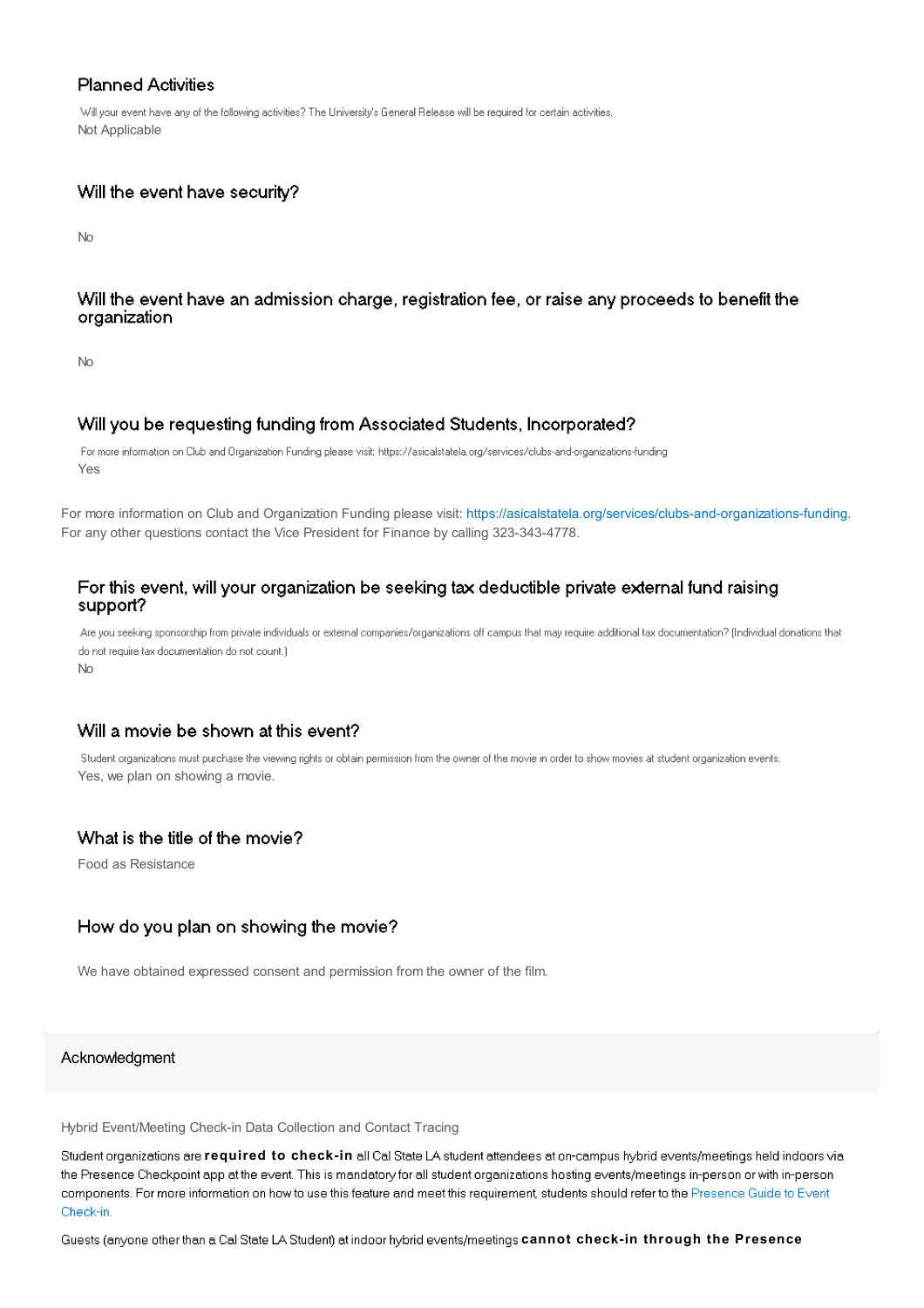**Checkpoint app and are required to check-in** must successfully complete the COVID19 Health Self-Screening prior to entering an event.

Participant and/or quests data collection for outdoor events is not required for attendees but is required for student event coordinators (including students who table for the organization and who will be present throughout the duration of the outdoor event/meeting) through the Presence Checkpoint app.

Attendance recordkeeping must be updated within 24 hours of the conclusion of the meeting or event.

#### **Failure to check-in all event/meeting attendees can result in the student organization's revocation in their ability to host events and can ultimately affect their student organization recognition and the benefits associated with that status.**

**AS AN OFFICER OF THIS ORGANIZATION, I WILL TAKE RESPONSIBILITY TO ENSURE THAT THE EVENT WHICH MY ORGANIZATION IS SPONSORING WILL FOLLOW ALL GUIDELINES SET FORTH BY THE UNIVERSITY. I ACKNOWLEDGE THAT THIS EVENT AND ANY ASSOCIATED EVENT SPACE RESERVATIONS MAY BE SUBJECT TO CANCELLATION BASED ON MY ORGANIZATION'S RECOGNITION STATUS.**

#### Signature Pad Field



#### **Event Guidelines & Resources**

Student Organization Event Guidellines

#### **2021-2022 Event Registration Procedures**

The following guidelines are provided for the benefit of the student organization. They are intended to be followed completely. Failure to comply with any of the following guidelines may result in disciplinary action taken against the organization including suspension of recognition, events and use of facilities. More information can be found online in the Student [Organization](http://www.calstatela.edu/studentservices/student-organization-handbook) Handbook.

In compliance with [University](http://www.calstatela.edu/healthwatch) and local City and County of Los [Angeles](http://publichealth.lacounty.gov/media/Coronavirus/docs/HOO/HOO_COVID-19_Safer_at_Work_and_in_the_Community-Phase 3_06182020_WITH_APPENDICES.pdf) guidelines, Cal State LA student organization events and meetings for Fall and Spring Semesters 2021-2022 **can be held in virtual, in-person, or hybrid modes**. This applies to the following types of previously held events and activities including but not limited to:

- Meetings
- Tabling
- Social events
- **•** Recruitment events
- New membership intake events and processes
- Information tabling or organizational promotions
- Community service or philanthropic events
- Organization meetings (both officer meetings and general body meetings)
- Workshops, trainings, and speaker events
- Conference, conventions, and retreats (virtual only)

While student organizations can hold virtual, in-person, and hybrid events, meetings, and activities either on or off-campus, the following **in-person elements will not be approved** for student organization events and as such should be excluded from your planning processes:

- Food for public consumption provided by the organization
- Alcohol consumption or access to alcohol
- Student Organization In-Person Travel, including but not limited to organization members traveling internationally or domestically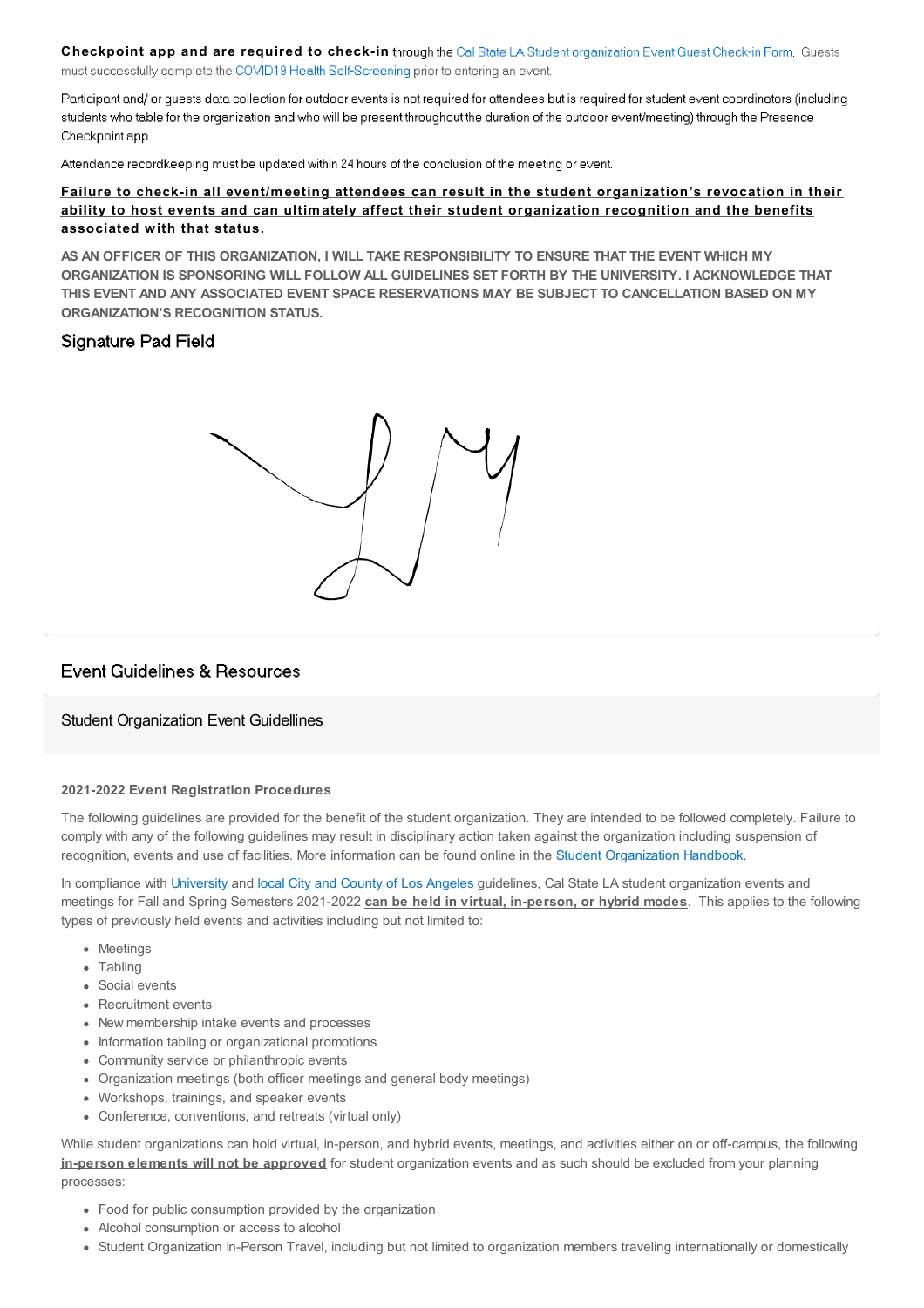### **EXHIBIT B PRICING LIST**

\$800.00 Speaker's Fee for a virtual event

\$1,500.00 Speaker's fee for the in-person event (includes travel and lodging).

The \$1,500.00 Speaker's fee for an in-person event is reduced to \$800.00 if the Customer covers travel and accommodation according to provisions in Section 2(b) of the Agreement.

Service Provider offers a fee waiver in certain instances. The Customer must demonstrate need for fee waiver; the Service Provider determines approval of the fee waiver.

The total fee for the speaking at Honor Convocation and the Screening of the documentary is  $$1,500.$